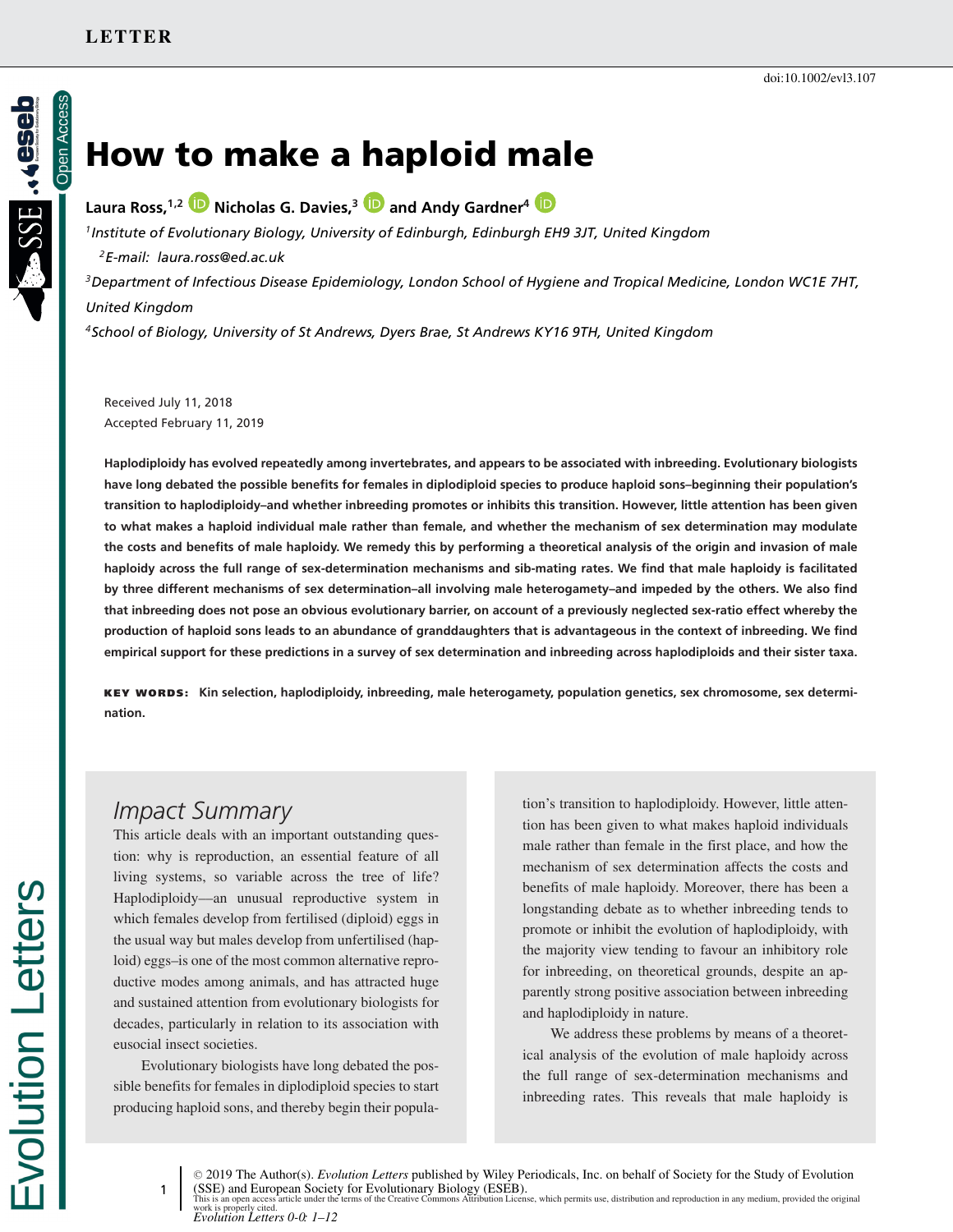facilitated by three different mechanisms of sex determination and is impeded by others, and that inbreeding does not pose the evolutionary barrier that had previously been imagined. We also conduct an empirical survey of all known independent origins of haploidiploidy, finding support for our theoretical predictions.

Sexual reproduction, whereby each offspring receives genetic material from two parents, is by far the most common mode of reproduction across the animal kingdom. Yet, in a sizeable minority of extant animal species  $(\sim 12\%)$ , whilst daughters are produced sexually and receive a genome from both their mother and their father, sons are produced asexually from unfertilised eggs and have just one haploid genome that they derive from their mother (Normark 2003; la Filia et al. 2015; Blackmon et al. 2017). Such haplodiploid inheritance has evolved repeatedly and in a variety of different invertebrate clades, where it is often associated with gregarious broods and chronic inbreeding (Hamilton 1967, 1993; Normark 2004, 2006; Fig. 1A and B, Table S1).

The transition from standard diplodiploid sexual reproduction to haplodiploidy requires that some mothers start producing haploid sons, and a long-running strand of evolutionary theory has explored the possible benefits of doing so (Table 1). As the de novo appearance of the haploid condition is likely associated with substantial viability costs–which might be lessened under inbreeding on account of the purging of recessive deleterious alleles (Hartl and Brown 1970; Borgia 1980; Goldstein 1994; Smith 2000)–it appears there must also be substantial benefits if the transition to haplodiploidy is to be driven by natural selection. According to the "maternal transmission advantage" hypothesis, a female gains a twofold benefit from producing a haploid son instead of a diploid son, as all the genes he successfully transmits to future generations are derived from her, rather than half from her and half from her mate (Brown 1964; Hartl and Brown 1970; Bull 1979; Smith 2000). Whilst this advantage could potentially explain the evolution of haplodiploidy in outbred populations, the twofold benefit has been predicted to disappear as populations become increasingly inbred, because as a female becomes increasingly related to her mates, her preventing them from genetically contributing to her sons becomes increasingly pointless (Brown 1964; Bull 1979; Smith 2000). Alternatively, some theorists have suggested that haplodiploidy enables a level of control over sex allocation that is not enjoyed under diplodiploidy, and which might be particularly useful in the context of ecological factors–such as inbreeding–that favour biased sex ratios (Hamilton 1967; Borgia 1980; Bull 1983; Haig 1993; Normark 2004; Burt and Trivers 2006).

2 **EVOLUTION LETTERS** *FEBRUARY 2019*

However, whilst existing theory has considered the costs and benefits of producing a haploid male, relatively little attention has been given to the circumstances under which haploid individuals are expected to develop as males as opposed to females in the first place. That is, the sex determination (SD) mechanism employed by a given diplodiploid species may dictate whether it is even possible for that species to transition to haplodiploidy, irrespective of the costs and benefits involved. Moreover, whilst existing theory frames the mother's decision in terms of producing haploid sons versus diploid sons, of more relevance might be the tradeoff between producing haploid offspring versus diploid offspring, with the mother having little direct control of their sex. For example, if diploid offspring are equally likely to develop as sons or daughters, the production of haploid males might come at the expense of biasing the overall sex ratio toward males, with potential consequences for sex-ratio selection. Furthermore, the SD mechanism will likely influence the sex of a haploid male's own offspring. For example, under classic haplodiploid inheritance, haploid males father only daughters and not sons. This too may have consequences for sex-ratio selection, particularly in the context of an inbreeding lifestyle that favours female-biased sex allocation.

Here, we investigate the origin and evolutionary invasibility of haploid males in diploid populations for a range of different SD mechanisms and sib-mating rates. First, we identify which SD mechanisms–including different types of male (X0 and XY) and female (ZW and Z0) heterogamety–lead haploid individuals to develop as males versus females, with reference to published data on the molecular mechanisms underpinning SD in different taxonomic groups. Second, for those SD mechanisms that do robustly allow for the production of haploid males, we develop mathematical population models to quantify the likelihood of invasion of male haploidy from rarity, as a function of sib-mating rate. Third, we compare the resulting theoretical predictions with the scant empirical data that exist in relation to mechanisms of SD across haplodiploids and their sister taxa, and consider the implications of our theoretical analysis for the longstanding puzzle as to whether inbreeding preceded or followed the evolution of haplodiploidy.

# *Methods* **THEORETICAL ANALYSIS**

First, we investigate how the SD mechanism employed in a diploid population will determine the sex of rare haploid individuals developing from unfertilised eggs. We exclude from our analysis those mechanisms of SD that are "environmental", that is, where the haploid individual's genomic constitution does not determine its sex, but consider the full range of known–and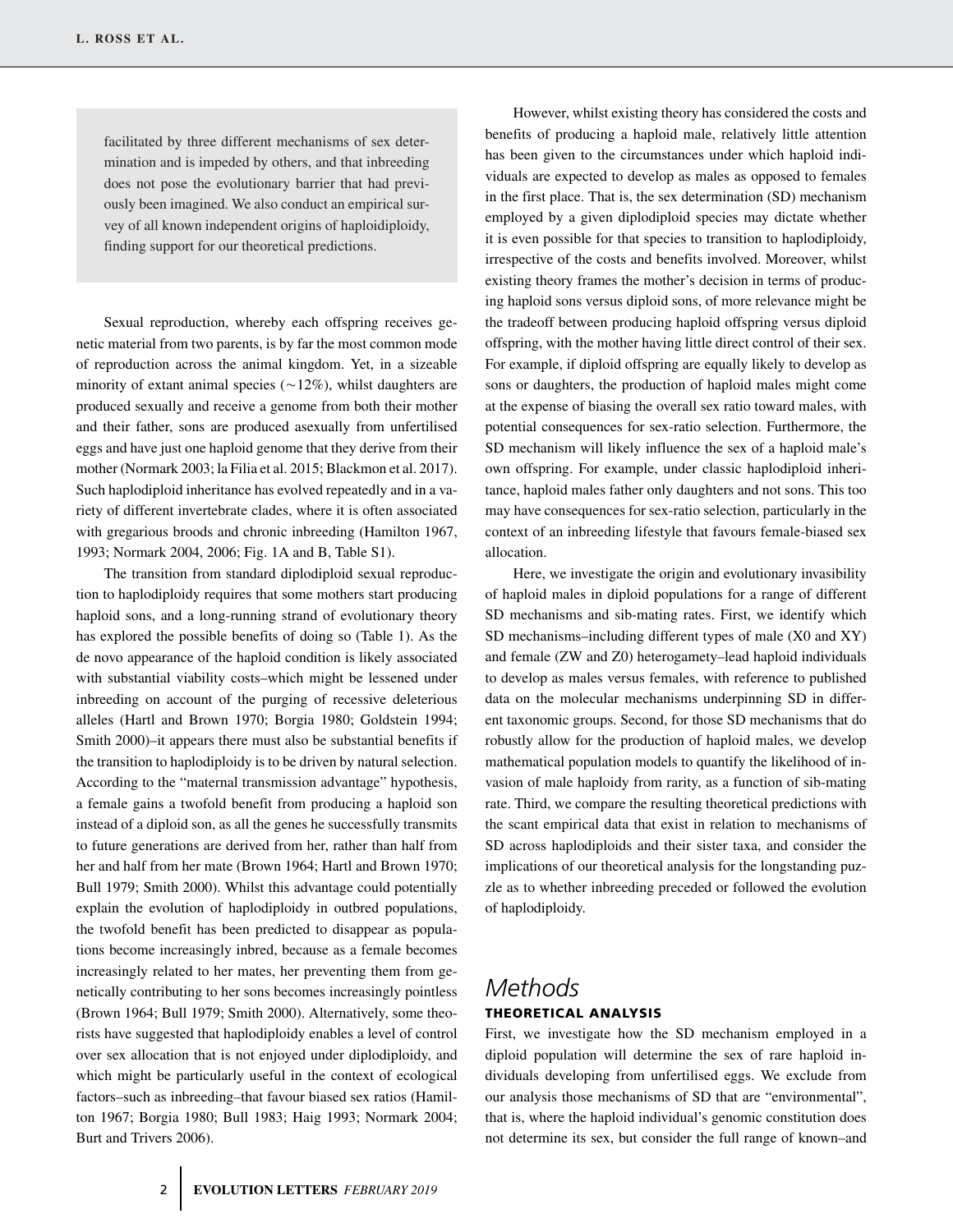

**Figure 1. The phylogenetic distribution of haplodiploidy among invertebrates. (A) The distribution of genetic sex determination systems (GSDs) and haplodiploidy across invertebrates based on the Tree of Sex database (Tree of Sex Consortium 2014). The tree figure was adapted from Tree of Sex Consortium (2014), but only including those tips for which relevant SD data was available. The innermost ring depicts GSD systems (with male heterogamety in blue and female heterogamety in red). The outer ring depicts haplodiploid and related SD systems (with dark green depicting "true" haplodiploidy (arrhenotoky), light green depicting "Paternal genome elimination, PGE" where males develop from fertilized eggs but lose their paternal genome during development (Gardner and Ross 2014) and olive green depicting species with haploid males that could either result from PGE or arrhenotoky. (B) Cladogram of all haplodiploid (arrhenotokous) clades and their diploid sistergroups. Tree topology based on Misof et al. (2014), Blackmon et al. (2015), Johnson et al. (2018) and the Tree of Life [\(http://tolweb.org/tree/\)](http://tolweb.org/tree/). Pie charts show the frequencies of different SD systems for each clade (see Table S1), with X0 in pink, XY in red and haplodiploidy in blue. Branch colour indicates if inbreeding is frequent (obligate, in blue), inbreeding is rare (facultative, in red) or inbreeding rate is unknown (black). More details and references in Table S1.**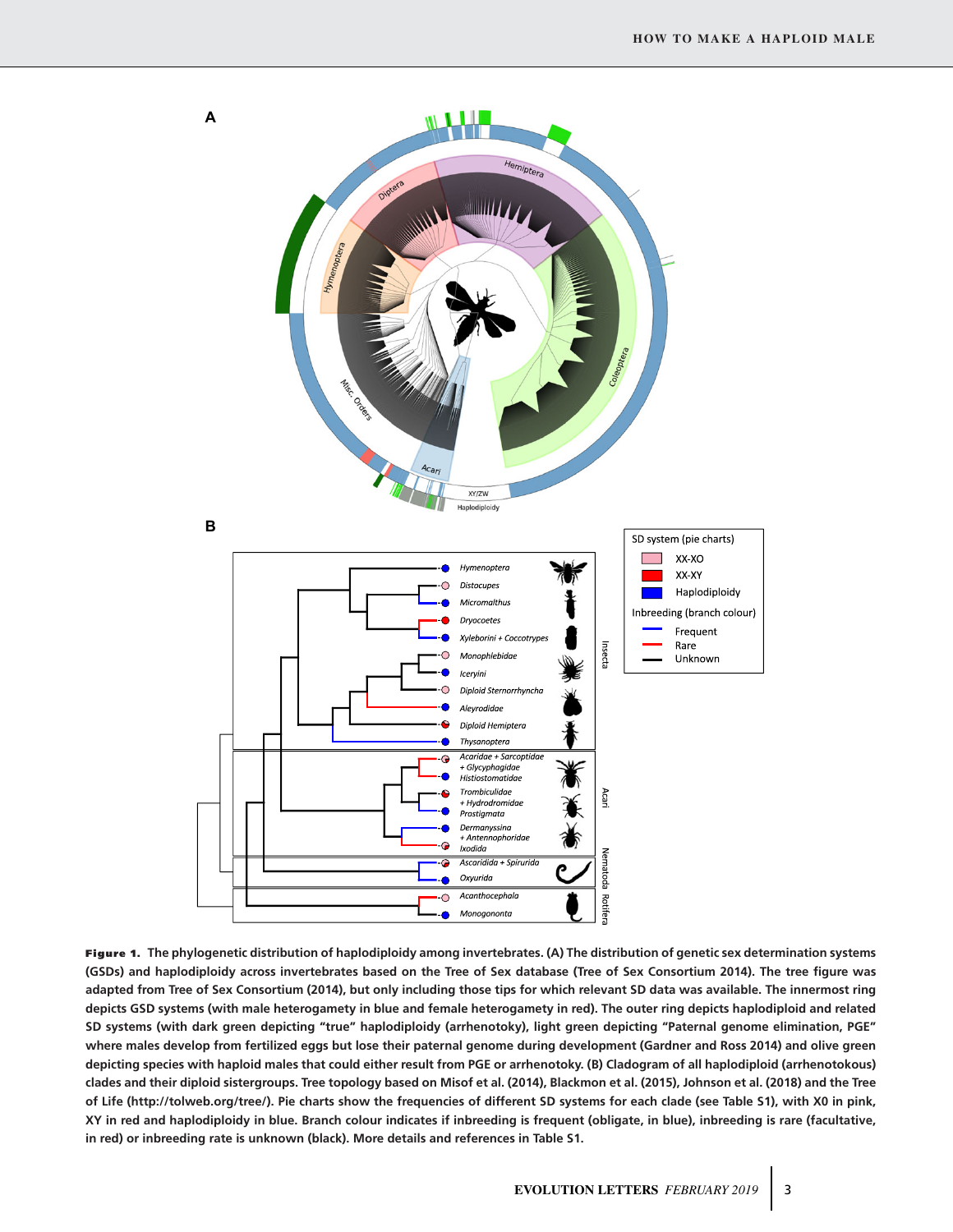| Benefits of<br>haplodiploidy              | Predictions under inbreeding                                                                                                                                                                                                                 | References                                          | <b>Notes</b>                                                                                                                                                                                                                                                                                                                                                                                                                 |
|-------------------------------------------|----------------------------------------------------------------------------------------------------------------------------------------------------------------------------------------------------------------------------------------------|-----------------------------------------------------|------------------------------------------------------------------------------------------------------------------------------------------------------------------------------------------------------------------------------------------------------------------------------------------------------------------------------------------------------------------------------------------------------------------------------|
| Maternal<br>transmission<br>advantage     | Inbreeding inhibits<br>haplodiploidy, because drive<br>is only worthwhile in<br>heterozygotes.                                                                                                                                               | (Brown 1964; Bull<br>1979; Smith<br>2000)           | This effect is captured in the<br>present model.                                                                                                                                                                                                                                                                                                                                                                             |
| Local mate<br>competition I               | Inbreeding promotes<br>haplodiploidy, as it favours<br>female bias, and<br>haplodiploidy might enable<br>maternal control of sex<br>allocation.                                                                                              | (Hamilton 1967;<br>Borgia 1980;<br>Normark 2004)    | Although mothers may control<br>offspring sex in haplodiploid<br>populations, this does not<br>mean that a mother who<br>chooses to produce a haploid<br>offspring in an otherwise<br>diploid population has much<br>control over her offspring's<br>sex ratio, as her diploid<br>offspring are probably an<br>equal mix of sons and<br>daughters. Direct control of<br>sex allocation is neglected in<br>the present model. |
| Local mate<br>competition II              | Inbreeding promotes<br>haplodiploidy, as inbreeding<br>favours female bias, and<br>producing haploid males<br>might lead to female bias in<br>subsequent generation.                                                                         | (Bull 1983; Haig<br>1993; Burt and<br>Trivers 2006) | Bull (apparently incorrectly)<br>attributed this to Hamilton<br>and Borgia, and dismissed it<br>as lacking generality. This<br>effect is captured in the<br>present model.                                                                                                                                                                                                                                                   |
| Reduced mutation<br>load                  | Unclear.                                                                                                                                                                                                                                     | (Goldstein 1994)                                    | Inbreeding was not considered<br>in Goldstein's analysis.<br>Deleterious mutations are<br>neglected in the present<br>model.                                                                                                                                                                                                                                                                                                 |
| Maternally<br>transmitted<br>endosymbiont | Inbreeding promotes<br>haplodiploidy, because<br>inbreeding favours female<br>bias, and haploid<br>males-induced by<br>endosymbiont in order to<br>enhance its own transmission<br>-might lead to a female bias<br>in subsequent generation. | (Normark 2004;<br>Kuijper and Pen<br>2010)          | Endosymbionts are neglected<br>in the present model.                                                                                                                                                                                                                                                                                                                                                                         |

|  | Table 1. An overview of adaptive hypotheses for the evolution of male haploidy. |  |  |  |  |  |  |
|--|---------------------------------------------------------------------------------|--|--|--|--|--|--|
|--|---------------------------------------------------------------------------------|--|--|--|--|--|--|

unknown but feasible–"genetic" mechanisms of SD. Second, narrowing our attention to those SD mechanisms under which haploid individuals robustly develop as males, we investigate the invasibility of male haploidy in an evolutionary, population model.

We base our population model upon Gardner and Ross's (2014) analysis of whole genome elimination. Specifically, we assume an infinite number of patches, with each patch containing mated, adult females (foundresses) who lay eggs within that patch. Rather than specify the number of foundresses on each patch and their fecundities directly, we instead denote by *a* the probability

that any two eggs chosen at random from the same patch were laid by the same foundress. In a departure from Gardner and Ross's (2014) model, we consider that although most eggs are fertilized and develop as viable diploid offspring with sex dependent on the details of the SD mechanism, a vanishing proportion of eggs remain unfertilized and develop as viable haploid male offspring with probability 1- $c$ , where  $c$  is the viability cost of haploidy. Viable offspring mate at random within their patch, with each female mating with a large number of males. Males then die, and females disperse to found new patches, returning the population to the beginning of the lifecycle.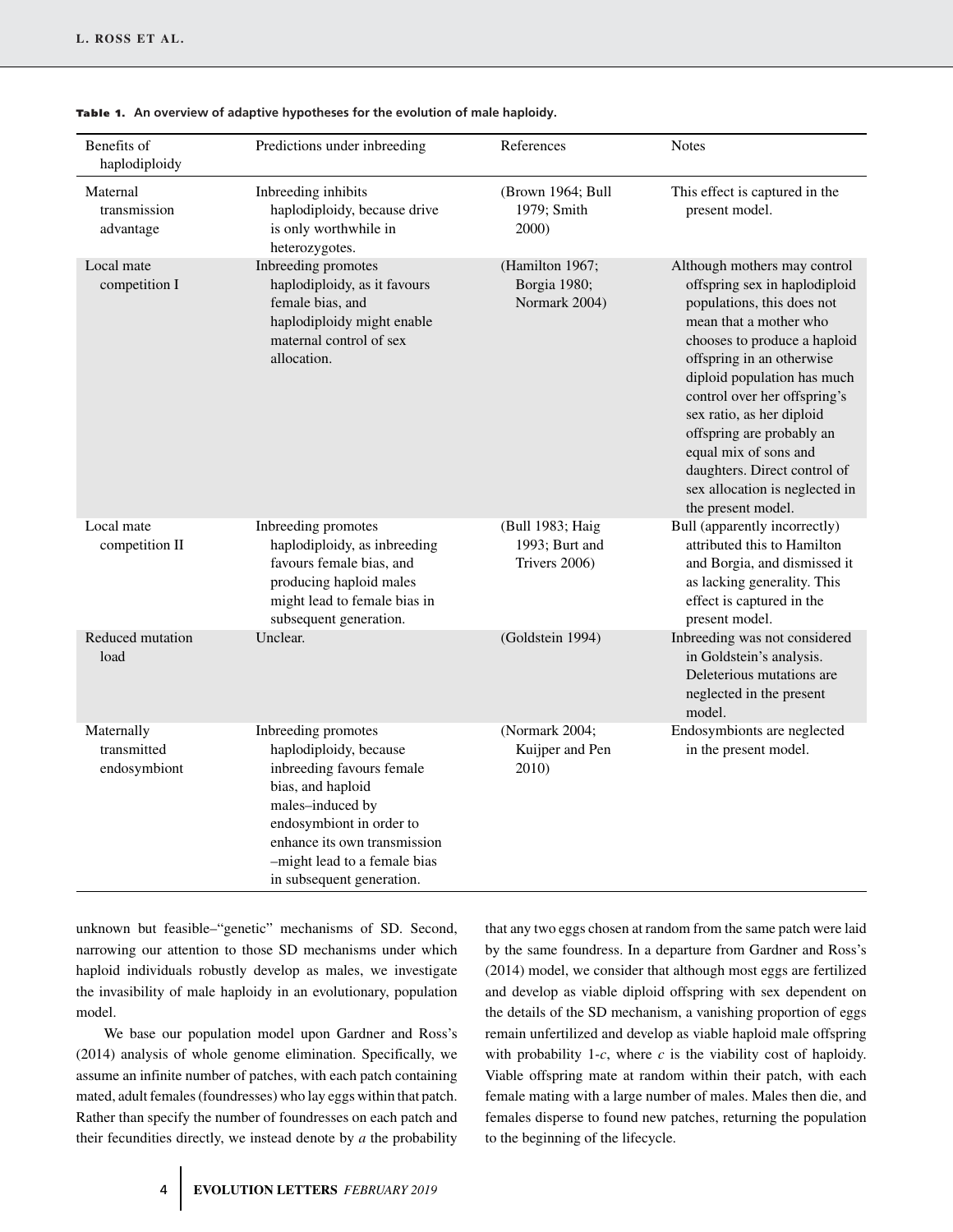The larger the viability cost *c* of haploidy, the more stringent will be the condition for natural selection to favour an increase in allocation to haploid males. Accordingly, the goal of our analysis is to determine the threshold haploid viability cost *c*∗, such that natural selection favours an increase in allocation to haploid males when  $c < c^*$  and favours a decrease in allocation to haploid males when  $c > c^*$ . We may term this threshold viability cost  $c^*$  the "potential for male haploidy" (cf Gardner 2010). By expressing the threshold viability cost *c*∗ in terms of SD mechanism and rate of inbreeding, we may determine how these factors modulate the benefit of male haploidy (see Box 1 and Supplementary Material for more details).

## *Box 1. Inclusive fitness derivation*

We derive the potential for male haploidy *c*∗ when sex is determined by X-chromosome count or a paternalorigin X-linked feminizer as follows (see Methods for model assumptions). Consider a population in which foundresses who produce haploid sons are vanishingly rare, and fasten attention upon a focal foundress who leaves a proportion δ of her eggs unfertilized. If the total number of eggs produced by all foundresses on her patch is *N* and her eggs constitute a proportion *x* of this total, then she gives rise to  $m_1 = Nx\delta(1-c)$  viable haploid sons,  $m_2 = Nx(1-\delta)/2$  diploid daughters and  $m_3 =$ *Nx*(1-δ)/2 diploid sons, whilst her cofoundresses collectively produce  $m_4 = N(1-x)/2$  diploid daughters and  $m_5$  $= N(1-x)/2$  diploid sons. All of the female offspring produced on this patch experience exactly the same mating environment, with a proportion  $\alpha = m_1/(m_1 + m_3 + m_5)$ of their mates being haploid sons of the focal foundress, a proportion  $\beta = m_3/(m_1 + m_3 + m_5)$  of their mates being diploid sons of the focal foundress, and a proportion  $\gamma$  $=$   $m_5/(m_1+m_3+m_5)$  of their mates being diploid sons of the cofoundresses.

Now consider a patch founded by a daughter of the focal foundress, and denote the number of eggs that she produces *Ny* and the number of eggs that her cofoundresses produce *N*(1-*y*). This daughter of the focal foundress produces  $n_1 = N$ *y* $\alpha$  diploid daughters fathered by her haploid brothers, *n*<sup>2</sup> =*Ny*β/2 diploid daughters fathered by her diploid brothers,  $n_3 = Ny\beta/2$  diploid sons fathered by her diploid brothers,  $n_4 = Ny\gamma/2$  diploid daughters fathered by unrelated diploid males and  $n_5$  = *Ny*γ/2 diploid sons fathered by unrelated diploid males, whilst the other foundresses on her patch collectively produce  $n_6 = N(1-y)/2$  diploid daughters and  $n_7 = N(1-y)/2$ 

*y*)/2 diploid sons. The ratio of females to males on the patch is therefore  $F = (n_1+n_2+n_4+n_6)/(n_3+n_5+n_7)$ .

Finally, consider a patch founded by a daughter of a cofoundress of the focal foundress, and denote the number of eggs that she produces *Nz* and the number of eggs that her cofoundresses produce *N*(1-*z*). This daughter of a cofoundress of the focal foundress produces  $n_8$ = *Nz*α diploid daughters fathered by haploid sons of the focal foundress,  $n_9 = Nz\beta/2$  diploid daughters fathered by diploid sons of the focal foundress,  $n_{10}$  = *Nz*β/2 diploid sons fathered by diploid sons of the focal foundress,  $n_{11} = Nz\gamma/2$  diploid daughters fathered by diploid sons of a cofoundress of the focal foundress and  $n_{12} = Nz\gamma/2$  diploid sons fathered by diploid sons of a cofoundress of the focal foundress, whilst the other foundresses on her patch collectively produce  $n_{13} = N(1$ *z*)/2 diploid daughters and  $n_{14} = N(1-z)/2$  diploid sons. The ratio of females to males on the patch is therefore  $G = (n_8+n_9+n_{11}+n_{13})/(n_{10}+n_{12}+n_{14}).$ 

The inclusive fitness (Hamilton 1964) of the focal foundress may then be defined as  $H = E(m_2(n_1 p_1 + n_2))$  $p_2 + n_3 F p_3 + n_4 p_4 + n_5 F p_5 + n_6 p_6 + n_7 F p_7$  $+ m_4(n_8 p_8 + n_9 p_9 + n_{10} G p_{10} + n_{11} p_{11} + n_{12} G$  $p_{12} + n_{13} p_{13}$ ), where *p* denotes the consanguinity of the focal foundress to each type of grandoffspring and E denotes an expectation taken over the values *x*, *y,* and *z*. The consanguinities are given by  $p_1 = (3+5f)/8$ ,  $p_2 =$  $(1+3f)/4$ ,  $p_3 = (1+3f)/4$ ,  $p_4 = (1+3f)/8$ ,  $p_5 = (3+5f)/8$ ,  $p_6 = 0$ ,  $p_7 = 0$ ,  $p_8 = (1+f)/4$ ,  $p_9 = (1+3f)/8$ ,  $p_{10} =$  $(1+3f)/8$ ,  $p_{11} = 0$ ,  $p_{12} = 0$ , and  $p_{13} = 0$ , where *f* is the consanguinity between mating partners. Note that *f*  $= a((1/4) \times (1+f)/2 + (1/2) \times f + (1/4) \times f)$ , which rearranges as  $f = a/(8-7a)$ . Also note that  $E(x) = E(y) =$  $E(z) = \sum_{i=1}^{T} (1/T)x_i = \sigma$  and  $E(x^2) = E(y^2) = E(z^2) =$  $\sum_{i=1}^{T} \left(\frac{1}{T}\right) x_i^2 = \tau$ , where  $x_i$  denotes the proportion of a patch's total egg production that derives from the *i*<sup>th</sup> foundress among the *T* foundresses that contribute eggs to the patch, and that  $\tau/\sigma = a$ .

The focal foundress increases her inclusive fitness by increasing her investment into haploid sons if  $dH/d\delta > 0$ , decreases her inclusive fitness by increasing her investment into haploid sons if d*H*/dδ *<* 0, and breaks even if  $dH/d\delta = 0$ . Accordingly, the threshold viability cost *c*∗ that defines the potential for male haploidy satisfies  $dH/d\delta|_{c=c^*} = 0$ , and is given by  $c^*$  $= (2-4a+5a^2-2a^3)/(4-5a+5a^2-2a^3)$ , as reported in the Results.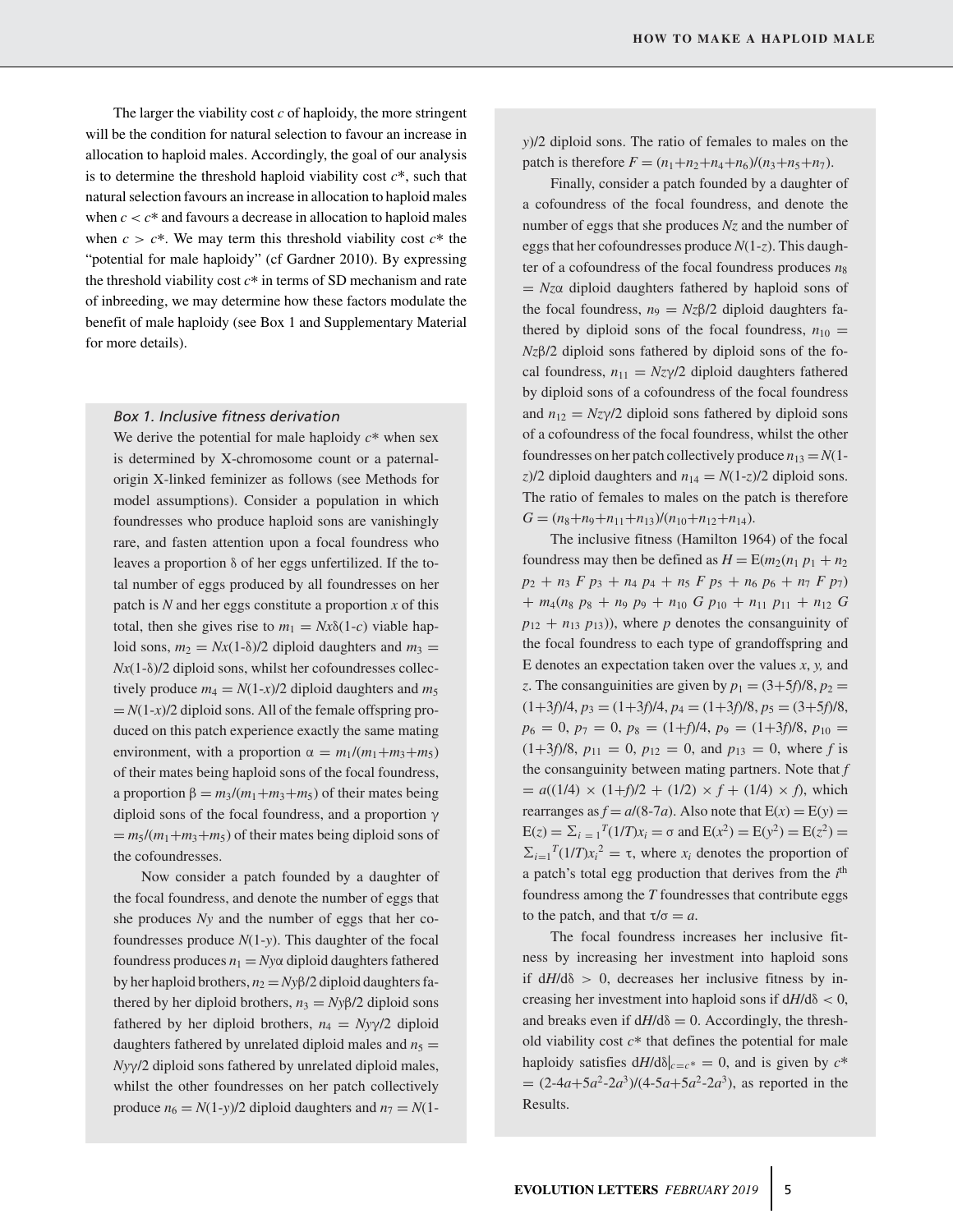#### **EMPIRICAL SURVEY**

To empirically assess our key theoretical predictions, we survey sex chromosome karyotype data available on the "Tree of Sex" database (Tree of Sex Consortium 2014) for the diploid sister groups of known haplodiploid clades. Haplodiploidy has evolved once within the Rotifera, once within the Nematoda, 8–12 times within the Acari and seven times within the Insecta. We determine the most likely diploid sister group based on published phylogenies for each clade (see Lohse and Ross 2015 and references in Table S1). For each of these sister groups we have collected available data on chromosome karyotype, which allows us to distinguish between male and female heterogametic systems. Sex chromosome karyotype cannot decisively distinguish between any of the five possible mechanisms underlying genomic SD we have considered above. In species where the Y or W chromosome is absent (X0 and Z0 systems), SD involving a dominant SD locus is unlikely, but the other four mechanisms are equally plausible. In contrast, in XY and ZW systems all five mechanisms could underlie this karyotype. However, it is generally assumed that the loss of a Y/W chromosome is less likely in dominant SD-locus systems (Bachtrog et al. 2014; Blackmon and Demuth 2014), so frequent sex chromosome loss within a clade may indicate the presence of a counting, dosage, parent-of-origin, or CSD mechanism. We present the results of our survey in Fig. 1B and Table S1.

We also assess the likelihood that haplodiploidy evolved in the context of inbreeding. We have done so by combining information about the mating systems of haplodiploid clades as well as their diploid sistergroups. We surveyed a number of different aspects of species' mating system (see Table S1 and Gardner and Ross 2014) that together allow us to classify each clade as being "frequently inbreeding", "facultatively inbreeding" or "primarily outbreeding". We find that inbreeding (either frequent or facultative) is common in most haplodiploid clades. It is currently unclear whether inbreeding was already present before the evolutionary transition towards haplodiploidy: our inference of inbreeding in the diploid sistergroups suggests most of these are either outbreeders or of unknown mating system. This suggests that mating systems involving frequent inbreeding may have evolved after the transition to haplodiploidy, but the long evolutionary history of haplodiploidy in most clades makes it challenging to draw any firm conclusions.

## *Results and Discussion* **ONLY SOME SD MECHANISMS ALLOW THE RELIABLE PRODUCTION OF HAPLOID MALES**

Under what conditions are unfertilised, haploid eggs expected to develop as males rather than females (Fig. 2)? In the overwhelming majority of terrestrial arthropods, including all those that have given rise to haplodiploid clades (Fig. 1), an individual's sex is determined by the genomic material it receives from its parent(s), and so we restrict our attention to such "genetic" sex-determination (GSD) mechanisms (Bull 1983; Bachtrog et al. 2014; Beukeboom and Perrin 2014). Here, we consider five different classes of possible SD mechanism.

First, sex might be determined by the presence versus absence of a sex-linked dominant allele (Fig. 2). Under male heterogamety (XY) this must involve a Y-linked masculinizer gene, which will be absent from haploid individuals developing from unfertilized eggs, making them female (Hartl and Brown 1970), not male. Under female heterogamety (ZW), a W-linked feminizer gene will be involved. Accordingly, half of the haploid individuals will inherit a Z chromosome—making them male—but the other half will inherit a W chromosome—making them female, and likely inviable, owing to their lacking crucial Z-linked genes that would normally be carried by both sexes (Bull 1983; Bachtrog et al. 2014).

Second, sex might be determined by sex-chromosome/ autosome balance (Fig. 2). Under male heterogamety (X0 and XY), diploid individuals carrying one set of X-linked genes and two sets of autosomal genes have a "low" X:A ratio and develop as males, whilst individuals carrying two sets of X-linked genes and two sets of autosomal genes have an "even" X:A ratio and develop as females. Accordingly, haploid individuals will carry one set of X-linked genes and one set of autosomal genes ("even" X:A ratio) and hence will be female (Bridges 1930; Whiting 1945; Crozier 1971; Bull 1983; Miller et al. 1988; Erickson and Quintero 2007). Under female heterogamety (Z0 and ZW) diploid individuals carrying one set of Z-linked genes and two sets of autosomal genes have a "low" Z:A ratio and develop as females, whilst individuals carrying two sets of Z-linked genes and two sets of autosomal genes have an "even" Z:A ratio and develop as males. Accordingly, half of all haploid individuals will carry one set of Z-linked genes and one set of autosomal genes ("even" Z:A ratio) and hence will be male, but the other half will carry no Z-linked genes and one set of autosomal genes ("zero" Z:A ratio) and hence will probably be female (Whiting 1945; Bull 1983)—and likely inviable owing to their lacking crucial Z-linked genes.

Third, X-chromosome or Z-chromosome count per se might determine sex (Fig. 2), which has been suggested for *Drosophila* (Erickson and Quintero 2007). This could perhaps involve either a threshold dose of an X or Z-linked transcript being assessed at a set point in development, or the dose of X or Z-linked transcripts being assessed relative to maternally derived transcripts (Erickson and Quintero 2007; Salz and Erickson 2010). Under male heterogamety (X0 and XY), diploid individuals carrying one X chromosome per cell develop as males, whilst individuals carrying two X chromosomes develop as females. Thus, haploid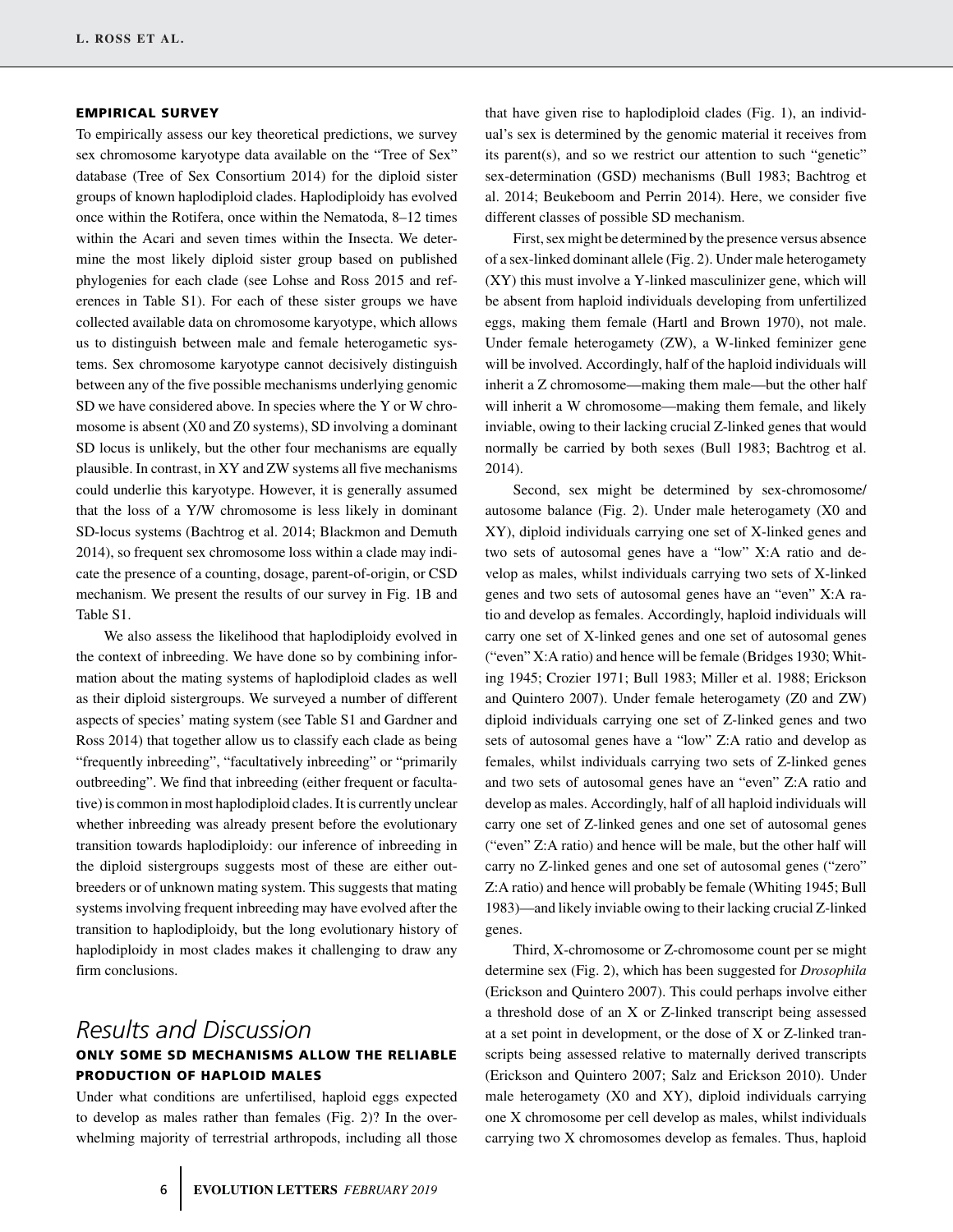

## How to make a haploid male

**Figure 2. How to make a haploid male. The sex and viability of haploid offspring developing from unfertilized eggs under five alternative sex determination systems. Under male heterogamety (***top row***), unfertilized eggs reliably develop as males under the X count, Paternalorigin X feminizer, and X-linked CSD mechanisms (marked with green ticks). Under female heterogamety (***bottom row***), none of the five mechanisms reliably cause unfertilized eggs to develop as males. Haploid offspring may suffer from additional viability costs beyond the cost of haploidy per se, as follows: no** *Y***, males lacking a Y chromosome under XX–XY (but not XX–X0) may incur a viability cost since males normally carry a Y chromosome in these species;** *no W***, females lacking a** *W* **chromosome under ZZ–ZW (but not ZZ–Z0) may incur a viability cost since females normally carry a W chromosome in these species;** *no Z***, individuals lacking a Z chromosome may incur a viability cost since individuals of either sex normally carry a Z chromosome in these species. Known examples of SD mechanisms are as follows: amammals, Diptera (***Aedes aegypti, Anopheles gambiae, Ceratitis capitata, Lucilia cuprina, Musca domestica***), Coleoptera (***Tribolium castaneum***), fish (***Oryzias latipes, Oryzias luzanensis, Odontesthes hatcheri, Oncorhynchus mykiss***) (Stuart and Mocelin 1995; Bachtrog et al. 2014; Hall et al. 2015; Krzywinska et al. 2016); <sup>b</sup>***Drosophila melanogaster* **(disputed; Erickson and Quintero 2007), tiger pufferfish (***Takifugo rubripes***) (Bachtrog et al. 2014); <sup>c</sup>***Caenorhabditis elegans* **(with XX individuals hermaphrodite, not female); <sup>d</sup>***D. melanogaster* **(suggested; Erickson and Quintero 2007); esilkworm (***Bombyx mori***) (Kiuchi et al. 2014); <sup>f</sup> chicken (***Gallus gallus***), smooth tongue sole (***Cynoglossus semilaevis***) (Bachtrog et al. 2014);** *†***hypothetical/examples unknown. See main text for details of each mechanism.**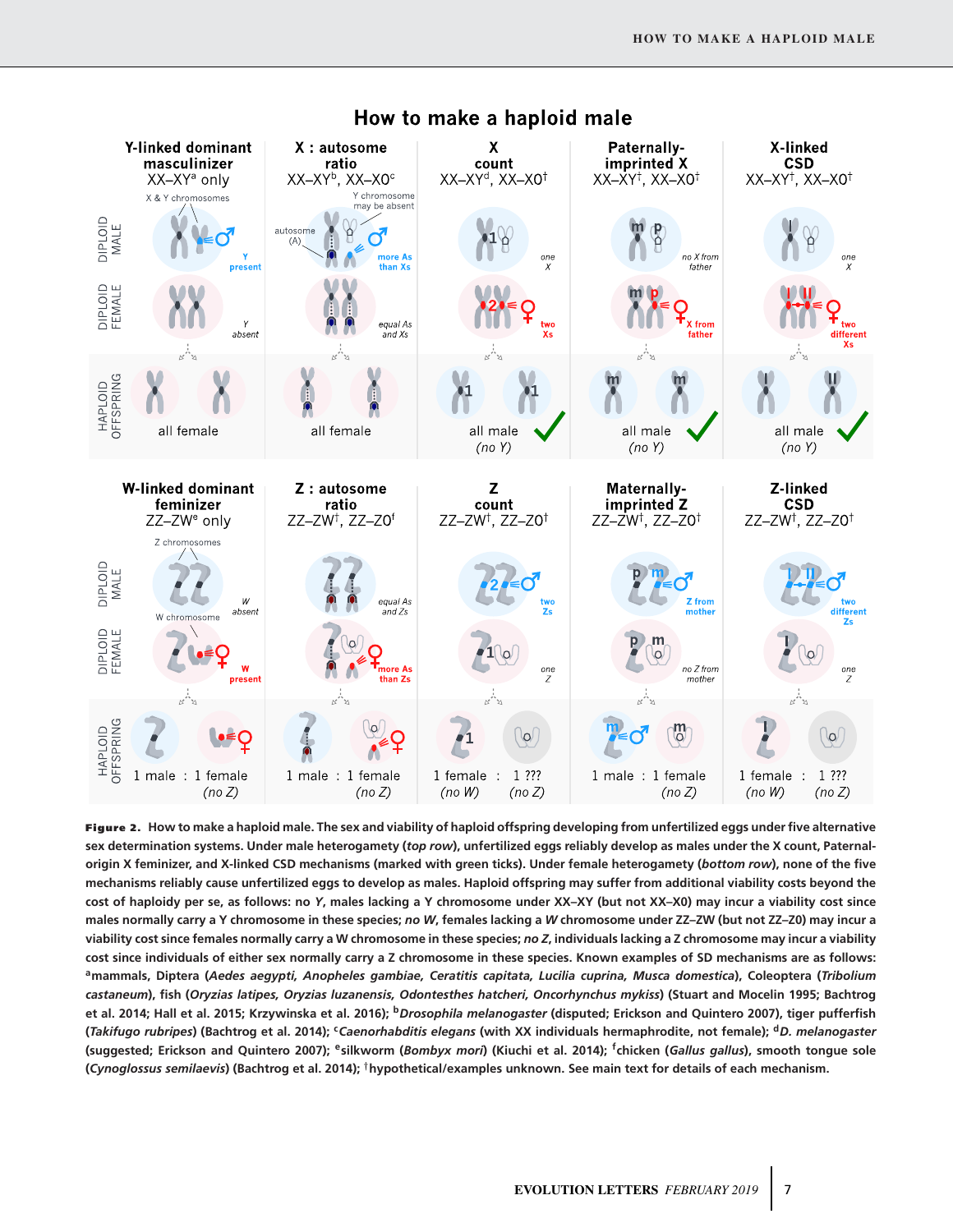individuals will each carry one X chromosome per cell and hence will be male—although possibly inviable or infertile under XY owing to lack of Y-linked genes crucial for male function. Under female heterogamety (Z0 and ZW), diploid individuals carrying one Z chromosome per cell would develop as females, whilst individuals carrying two Z chromosomes would develop as males. Thus, half of the haploid individuals will carry one Z chromosome per cell and hence would be female (and possibly inviable under ZW owing to lack of W-linked genes crucial for female function), and the other half will carry no Z chromosomes, making their sex difficult to predict (and likely they would be inviable owing to lack of crucial Z-linked genes).

Fourth, parent-of-origin effects could in principle determine sex (Fig. 2). Whilst such a mechanism has not been confirmed in any species, it has been suggested to underpin haplodiploid SD in a parasitoid wasp (Verhulst et al. 2010). Under male heterogamety (X0 and XY) diploid individuals carrying a paternal-origin  $X^p$  chromosome have karyotype  $X^m X^p$  and are female, whereas diploid individuals lacking a paternal-origin  $X^p$  chromosome have karyotype  $X^m0$  or  $X^mY^p$  and are male. Haploid individuals will have karyotype  $X^m$  and hence will be male—although possibly inviable under XY owing to lack of Y-linked genes crucial for male function. In contrast, under female heterogamety (Z0 and  $ZW$ ) diploid individuals carrying a maternal-origin  $Z<sup>m</sup>$  chromosome have karyotype  $Z^pZ^m$  and would be male whereas diploid individuals lacking a maternal-origin  $Z<sup>m</sup>$  chromsome have karyotype  $Z^{p}0$  or  $Z^{p}W^{m}$  and would be female. Half of the haploid individuals will have karyotype  $Z^m$  and hence would be male, but the other half will have karyotype 0 or W<sup>m</sup> and hence would be female (and likely inviable owing to lack of crucial Z-linked genes, and possibly also under ZW owing to lack of W-linked genes crucial for female function).

Finally, another possible scenario involves X/Z-linked complementary SD (X-CSD/Z-CSD; Fig. 2). In this scenario, there are many alleles segregating at an X- or Z-linked SD locus, and the sex of an individual is determined by whether they carry two different SD alleles or just one—in the latter case either (i) because they are hetero- or hemigametic, and in possession of only one X or Z chromosome, which means they can only carry one allele at the SD locus, or  $(ii)$  because they have two X or Z chromosomes but are homozygous at the SD locus. Such a SD mechanism is currently unknown among diplodiploids but has strong similarities to autosomal-SD mechanisms found in Hymenoptera (Bull 1983; Heimpel and de Boer 2008). For example, in the honey bee (*Apis mellifera)*, "femaleness" is determined by heterozygosity at the *csd* locus directing female-specific splicing of the *fem* gene (Beye et al. 2003; Hasselmann et al. 2008). Furthermore, autosomal CSD is so widespread among hymenopteran insects that it could conceivably pre-date the evolution of haplodiploidy (Heimpel and de Boer 2008) and have been present in their diploid

ancestors. In the context of male heterogamety (X0 and XY) we assume that diploid individuals with genotype xx (i.e. the same allele x present in two copies) or x (i.e. a single allele x present in one copy) at an X-linked CSD locus are male, whereas diploid individuals with genotype  $xx'$  (i.e. two alleles x and  $x'$  each present in one copy) are female. Haploid individuals will have genotype x and hence will be male—although possibly inviable under XY owing to lack of Y-linked genes crucial for male function. In contrast, in the context of female heterogamety (Z0 and ZW), diploid individuals with genotype zz or z at a Z-linked CSD locus would be female whereas diploid individuals with genotype zz' would be male. Accordingly, half of the haploid individuals will have genotype z and hence would be female (and possibly inviable under ZW owing to lack of W-linked genes crucial for female function), and the other half will have a null genotype and hence their sex is difficult to predict (and they would likely be inviable owing to lack of crucial Z-linked genes).

In summary, only three of the above mechanisms of SD–Xchromosome counting, paternal-origin X-linked feminizer and Xlinked CSD–appear to have unfertilized eggs robustly developing as haploid males, and all three involve male heterogamety.

## **INBREEDING DOES NOT PRESENT AN OBVIOUS BARRIER TO MALE HAPLOIDY**

We now ask under which circumstances natural selection is expected to favour an increase in allocation to haploid males, and how this is modulated by inbreeding, for each of the three SD mechanisms identified above under which haploid males robustly develop from unfertilized eggs. Our mathematical model (see Methods) assumes a patch-structured diplodiploid population, in which the rate of sib-mating is described by a parameter *a*, and we use this to calculate the fitness consequences for a mother who produces a small number of haploid offspring among her brood. The key output of the model is a real-valued "potential for male haploidy" *c*∗, representing the maximum viability cost associated with the haploid condition that nevertheless permits male haploidy to be favoured by natural selection. The scenarios in which SD is by X-chromosome counting or a paternal-origin X-linked feminizer are formally equivalent in terms of their evolutionary dynamics, and yield the following potential for male haploidy:

$$
c^* = \frac{2 - 4a + 5a^2 - 2a^3}{4 - 5a + 5a^2 - 2a^3}
$$

(see Box 1 for derivation). This equation describes a U-shaped relationship between rate of inbreeding and potential for male haploidy (Fig. 3A and B). Specifically: in the absence of sib-mating (*a*  $= 0$ ), the potential for male haploidy is  $c^* = \frac{1}{2}$ , recovering Bull's (1979) prediction that natural selection favours male haploidy so long as the viability cost does not exceed one half; an intermediate level of sib-mating  $(0 < a < 1)$  leads to a slightly reduced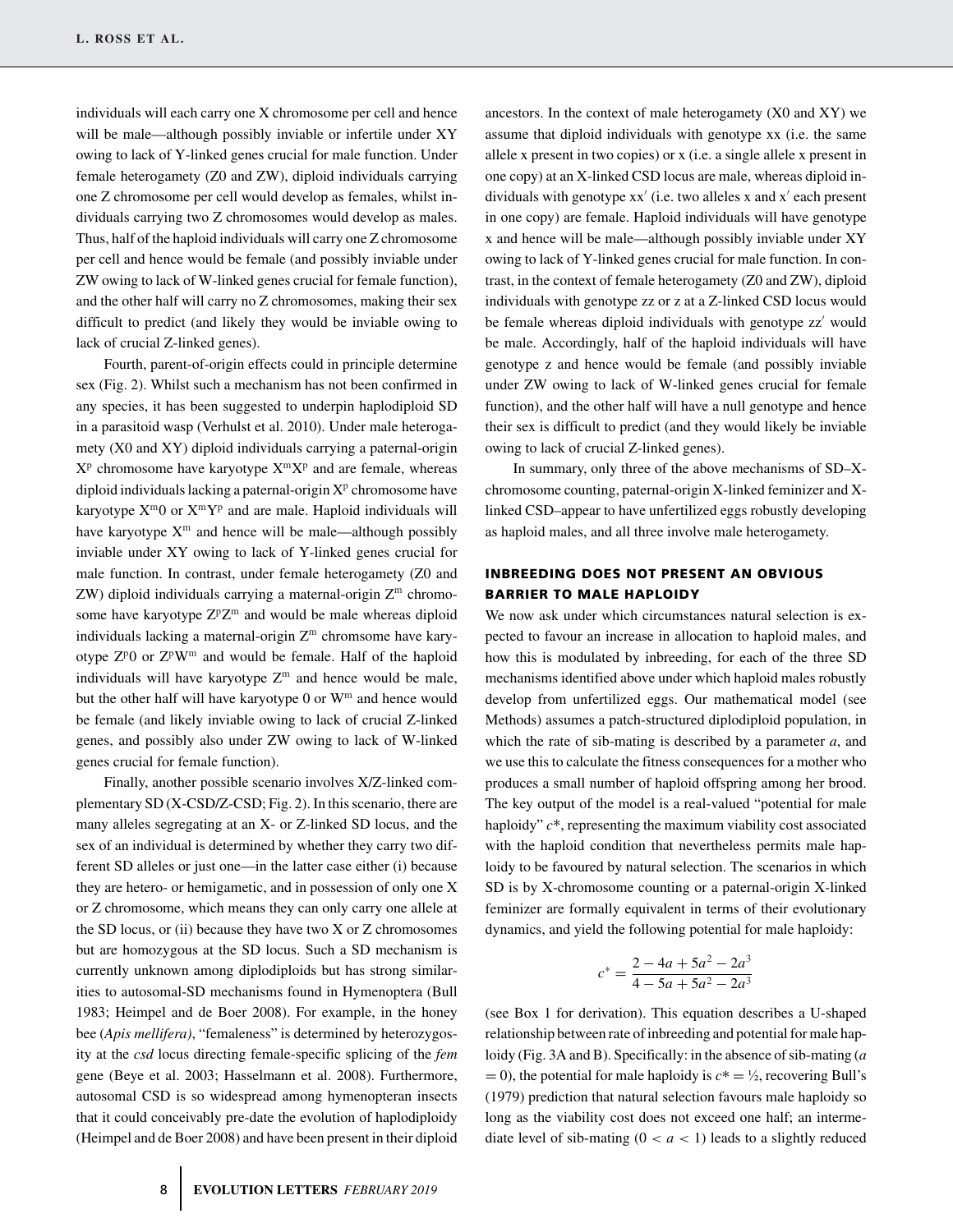

**Figure 3. Inbreeding does not present an obvious barrier to the evolution of male haploidy. Natural selection favours the invasion of male haploidy when the viability cost of haploid males is less than** *c***∗, which varies with the degree of sib-mating and the mechanism of sex determination (SD). For the three SD systems under which unfertilised eggs reliably develop into males (see Fig. 2), inbreeding does not strongly inhibit male haploidy. The SD systems shown here are (A) X count, where individuals are female if they have two X chromosomes and are otherwise male; (B) paternal-origin X feminizer, where individuals are female if they inherit an X chromosome from their father and are otherwise male; and (C) X-linked complementary sex determination (CSD), where individuals are female if they are heterozygous at an X-linked CSD locus and male if they are homozygous or hemizygous at this locus. Numerical and, where possible, analytical results are shown (see Methods). Note that panels (A) and (B) are identical.**

potential for male haploidy ( $c^*$  < ½; with a minimum of  $c^*$  ≈ 0.40 at  $a \approx 0.46$ ; and under full sib-mating  $(a = 1)$ , the potential for male haploidy is  $c^* = \frac{1}{2}$ . The complexity of the Xlinked CSD scenario means that it resists analytical solution, but numerical analysis–performed under the assumption that males homozygous at the SD locus are inviable (see Supplementary Material)–reveals a very similar U-shaped relationship: in the extremes of absent or full sib-mating  $(a = 0 \text{ or } 1)$ , the potential for male haploidy is  $c^* = \frac{1}{2}$ , while an intermediate level of sib-mating  $(0 < a < 1)$  leads to a reduced potential for male haploidy ( $c^*$  < ½; with a minimum of  $c^* \approx 0.38$  at  $a \approx 0.56$ ; Fig. 3C).

Why is the potential for male haploidy under full inbreeding exactly the same as in a fully outbred population? Under full sibmating  $(a = 1)$ , a mother gains no transmission advantage from haploid male production (since she is genetically identical to her mates), nor does she lose grandoffspring owing to haploid-male inviability among her sons (since her surviving sons inseminate her daughters just as surely). Instead, leaving some eggs unfertilized reduces her production of daughters (since females never develop from unfertilized eggs) while increasing the rate at which her remaining daughters produce daughters of their own (since her haploid sons only sire daughters), and these two effects exactly cancel when  $c = 1/2$  (see Supplementary Material). That is, inbreeding does not necessarily inhibit the evolution of male haploidy.

## **X0 MALES AND INBREEDING ARE ASSOCIATED WITH THE ORIGINS OF HAPLODIPLOIDY**

How do these theoretical predictions compare with empirical observation? Comparative empirical data on the molecular mechanisms of SD across taxonomic groups relevant to the evolution of male haploidy are scant (Blackmon et al. 2017), such that they cannot be brought to bear upon the detailed predictions emerging from our theoretical analysis. The only molecular insights into haplodiploid sex determination come from a small number of species within the Hymenoptera (e.g., Hasselmann et al. 2008; Verhulst et al. 2010), while no data is available for any other haplodiploid clade. However, two broad predictions may be assessed in light of the empirical–mainly karyotype–data that are available. First, our theoretical analysis suggests that mechanisms of SD involving male heterogamety (X0 and XY) relatively promote, and those involving female heterogamety (Z0 and ZW) relatively inhibit, the evolution of male haploidy. Second, our analysis suggests that the X0 form of male heterogamety relatively promotes, whilst the XY form of male heterogamety relatively inhibits, the evolution of male haploidy, on account of male function in the latter system becoming evolutionarily reliant upon Y-linked genes that cannot be passed from mother to haploid son, and dominant Y-linked sex determiners resulting in haploid offspring developing as female rather than male. Surveying the sex chromosome karyotype data available on the "Tree of Sex" database (Tree of Sex Consortium 2014) for the diplodiploid sister groups of known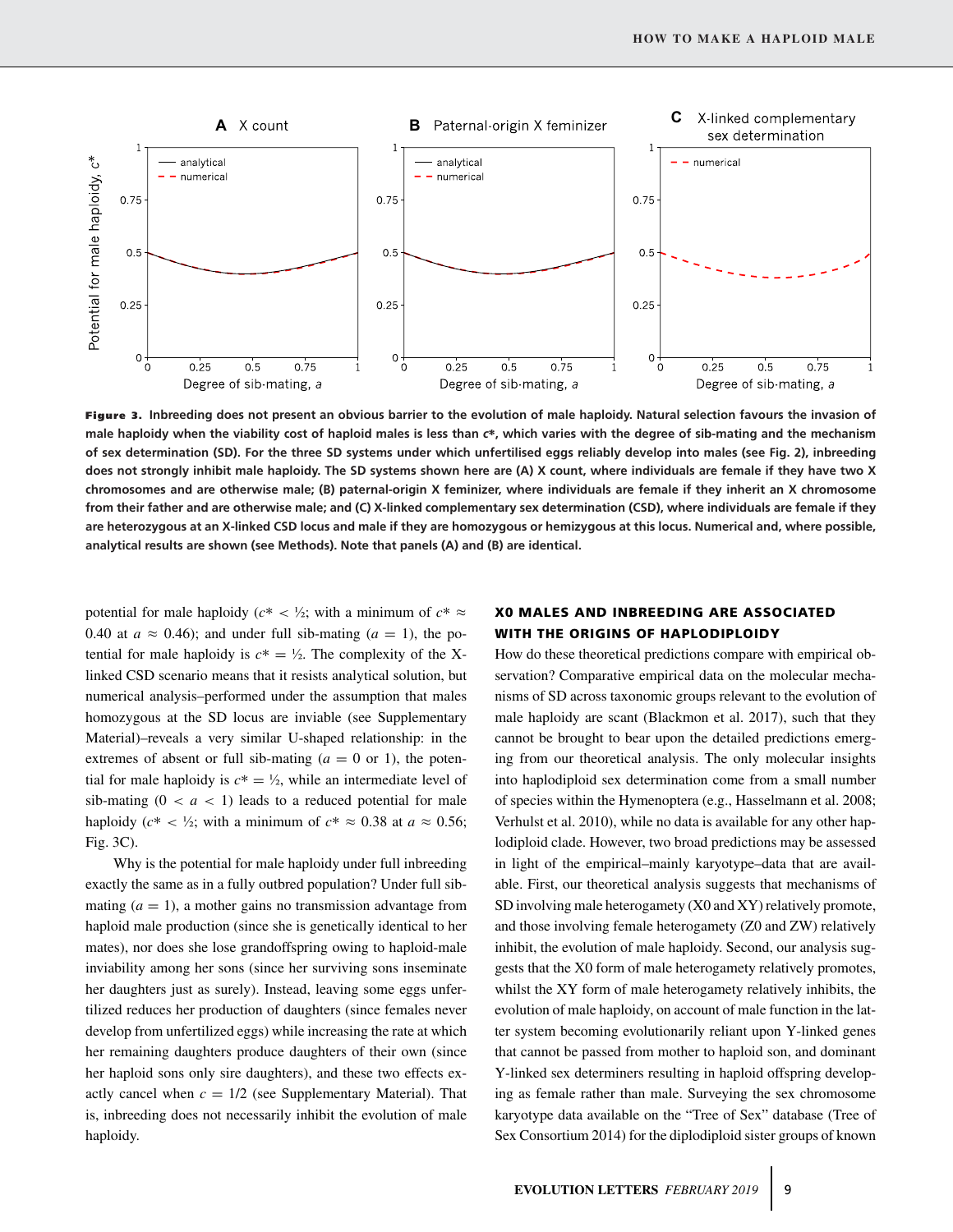haplodiploid clades (Fig. 1B; Table S1), we find support for both of these predictions: the diplodiploid ancestors of all haplodiploid clades (i) were male heterogametic and (ii) most likely did not employ a Y-linked dominant SD gene, as the vast majority were either exclusively X0 (six out of the eight origins for which we have data) or a mixture of X0 and XY. The survey also makes clear that inbreeding is common in all haplodiploid clades, but cannot resolve whether inbreeding preceded or followed the evolution of male haploidy.

## **HOW TO MAKE A HAPLOID MALE**

Heritable variation is the fuel that drives the process of adaptation, and natural selection can only work with the raw variation that it has at its disposal. Accordingly, if genetic and developmental systems introduce biases in the heritable variation that is generated, then predictable patterns of evolution may be discernable even before the logic of natural selection is brought to bear upon a given problem. Here, we have shown that taxonomic patterns of male haploidy may be, in part, driven by ancestral mechanisms of SD employed in a diplodiploid context. Specifically, we have found that haploid individuals are not expected to robustly develop as males under any form of female heterogamety (i.e. Z0 and ZW systems), but that they may do so under some forms of male heterogamety (i.e. X0 and XY systems)–which might itself be viewed as a partial form of male haploidy, as males are haploid with respect to their X-linked genes. Despite the scarcity of relevant data, we have found support for this theoretical prediction in our empirical survey.

Moreover, we have suggested that an X0 system of male heterogamety might be particularly conducive to the evolution of male haploidy, as in XY systems haploid males would lack any Y-linked genes that are crucial for male function. For example, *Drosophila* males that lack a Y chromosome are viable but sterile (Brosseau 1960). Again, despite the scarcity of data, we have found support for this prediction in our empirical survey. Note that whilst Y-chromosomal material may be required for male function in some taxa, it is not required for viability in general for any taxon, as females who lack it remain fully viable. The same applies to W-chromosomal material in ZW systems of female heterogamety, which might conceivably be essential for female function but is not essential for viability in general as males who lack it remain viable. However, the same is not true for X and Z material which, in their corresponding taxa, are carried by all individuals (and tend to contain many more genes than the Y and W) and hence may be more necessary for viability. Accordingly, whilst females in male heterogametic taxa are guaranteed to transmit an X chromosome to each of their haploid offspring, females in female heterogametic taxa are expected to transmit Z chromosomes to only half of their haploid offspring, which is likely associated with a large viability

cost of haploidy and represents a further barrier to the evolution of haploid individuals in these taxa (Whiting 1945).

Our analysis has highlighted that knowing the precise molecular mechanism underpinning male heterogamety is crucial for predicting the sex of a haploid individual developing from an unfertilised egg and, accordingly, a taxon's predisposition to male haploidy. Our empirical survey of SD mechanisms in the diplodiploid species most closely related to haplodiploids shows that haplodiploidy almost certainly evolved in the context of male heterogamety (most likely X0). Sadly, there appears to be no information about the actual mechanism of SD in any X0 species (Beukeboom and Perrin 2014). Furthermore the lack of knowledge of sex determining pathways in haplodiploid taxa themselves, especially outside of the Hymenoptera, hinders our understanding about what might have been the mechanism in the diploid ancestor. As a result we have necessarily had to be speculative about the space of possibilities. In fact the exact molecular mechanism of SD is only known for a handful of animal species (Bachtrog et al. 2014; Beukeboom and Perrin 2014)–none of which occur in taxonomic groups giving rise to haplodiploidy– so it seems likely that many such mechanisms remain to be uncovered. In diploid insects and nematodes, the known molecular mechanisms underlying GSD are either based on dominant masculinizing/feminizing genes (such as the Y-linked Yob gene in *Anopheles gambiae* (Krzywinska et al. 2016) and the Z-linked fem gene in *Bombyx mori* (Kiuchi et al. 2014)) or X:autosome ratio (found in the nematode genus *Caenorhabditis* (Miller et al. 1988) and originally suggested for the X-linked XSE genes in *Drosophila* (Bridges 1930; Salz and Erickson 2010)). Recent work suggests that SD in *Drosophila* might be based on absolute rather than relative dose of XSE: when the XSE dose reaches a certain threshold by the 12th embryonic division this activates the *Sxl* gene and initiates female development. However, haploid embryos still develop as females, as haploidy slows down embryonic development enough to allow the threshold XSE dose to accumulate (Erickson and Quintero 2007). So, none of the mechanisms described in insects and nematodes have unfertilized eggs robustly giving rise to haploid males.

Having narrowed the space of possibilities to three SD mechanisms that lead haploid individuals to develop as males, we considered the subsequent evolutionary dynamics with a particular focus on how the invasion success of haploid males is modulated by sib-mating. The haploid condition is initially expected to be associated with substantial viability costs–as recessive deleterious mutations are exposed in haploid males and male fertility is likely reduced during the transition from meiotic to mitotic spermatogenesis–and so there has been a longstanding search for compensating benefits. Previously, the maternal-transmissionadvantage hypothesis has emphasised the benefit accruing to a female who produces a haploid as opposed to a diploid offspring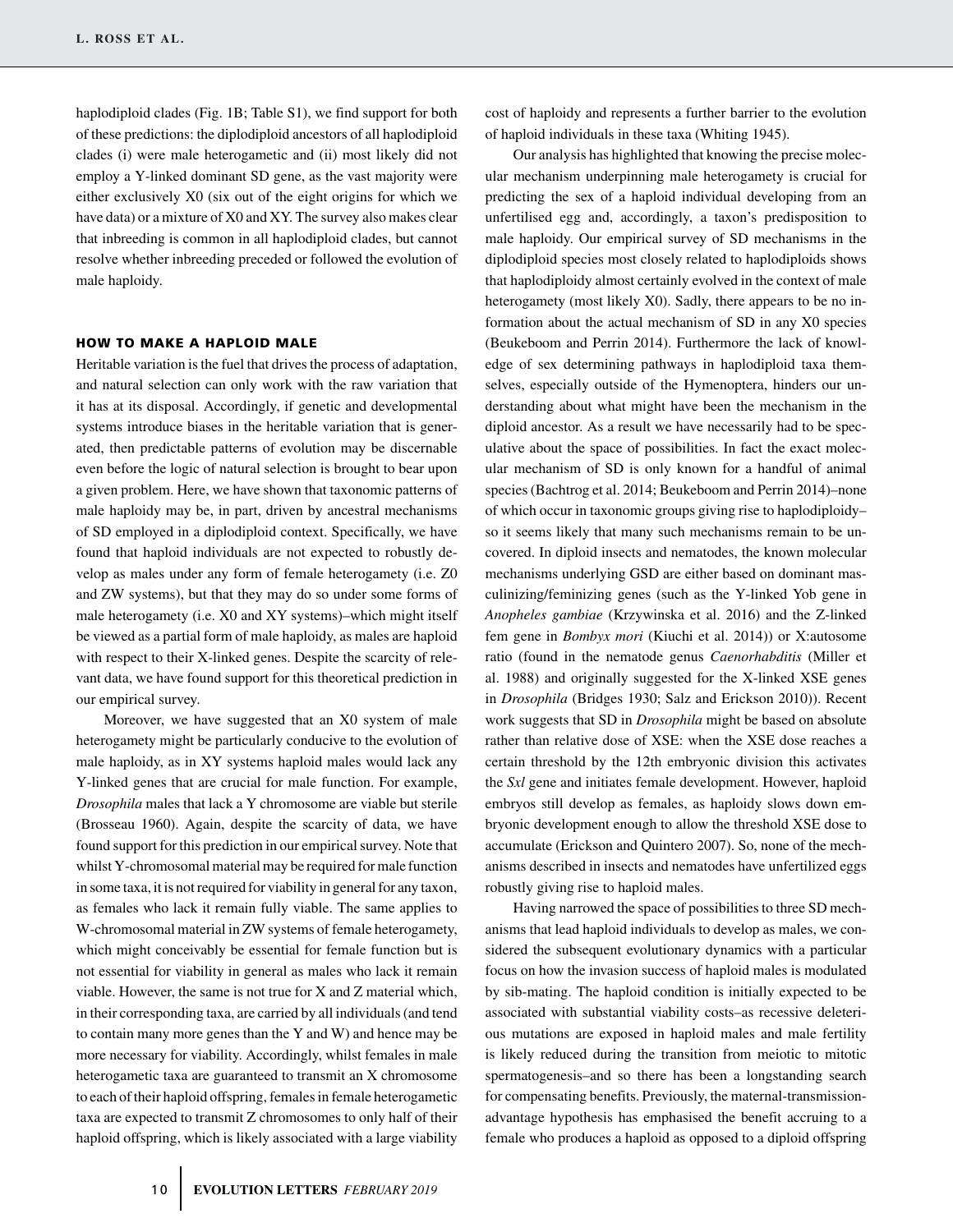owing to her monopolising her offspring's reproductive value, rather than sharing half of this with her mate, and this benefit diminishes when mating partners are genetically related (Brown 1964; Bull 1979; Smith 2000). However, a possibly countervailing evolutionary pressure may arise owing to sex-ratio selection which, in the context of inbreeding, is often expected to favour a female-biased sex allocation. Bull (1983) briefly considered– but thought of little importance–the possibility that such sex-ratio selection could have a male-haploidy promoting effect, as the offspring of haploid males are–at least in extant haplodiploid taxa–all female (in our model, this follows directly from ancestral male heterogamety, whereby all haploid-male sperm are X-carrying).

Our analysis reveals how these two opposing effects of inbreeding quantitatively balance out in the context of Xchromosome counting, a paternal-origin X-linked feminizer or X-linked CSD. We have found that, in contrast to the expectation of many researchers who have investigated this topic, inbreeding does not necessarily inhibit the evolution of male haploidy, and indeed male haploidy appears to evolve just as readily under full sib-mating as it does in a fully outbred population. One aspect of inbreeding not explicitly captured in our model is the concomitant purging of recessive deleterious alleles, which could reduce the viability cost incurred by haploid males, further promoting the transition to haplodiploidy. That is, inbreeding could alter the stringency of the condition  $c < c^*$  for male haploidy to be evolutionary favoured either by altering the threshold viability cost *c*∗ (as explored in the present analysis) or else by altering the viability cost *c* itself (as explored in the simulation study of Smith 2000). In line with this prediction, we find in our empirical survey unequivocal support for the idea that inbreeding is often associated with haplodiploidy. Our analysis cannot determine which came first, but it clearly repudiates the entrenched view that inbreeding must have come second because it inhibits the evolution of haplodiploidy.

#### **AUTHOR CONTRIBUTIONS**

L.R. and A.G. designed the study, A.G. led the analytical modelling and N.G.D. led the numerical modelling. L.R. collected data for and performed the comparative analysis. L.R. and A.G. wrote the first draft of the manuscript, and L.R., N.G.D., and A.G. all contributed substantially to subsequent versions.

#### **ACKNOWLEDGMENTS**

We thank Brian Charlesworth, Steven Frank, Benjamin Normark, and an anonymous reviewer for useful comments and discussion. Heath Blackmon kindly provided help preparing figure 1 L.R. is funded by a Natural Environment Research Council Independent Research Fellowship (NE/K009516/1) and A.G. is funded by a Natural Environment Research Council Independent Research Fellowship (NE/K009524/1) and a European Research Council Consolidator Grant (771387). We have no conflict of interest to declare.

#### **LITERATURE CITED**

- Bachtrog, D., J. E. Mank, C. L. Peichel, M. Kirkpatrick, S. P. Otto, T.-L. Ashman et al. 2014. Sex determination: why so many ways of doing it? Plos Biol. 12:e1001899.
- Beukeboom, L. W., and N. Perrin. 2014. The evolution of sex determination. Oxford Univ. Press, USA.
- Beye, M., M. Hasselmann, M. K. Fondrk, R. E. Page Jr, and S. W. Omholt. 2003. The gene csd is the primary signal for sexual development in the honeybee and encodes an SR-type protein. Cell 114:419–429.
- Blackmon, H., and J. P. Demuth. 2014. Estimating tempo and mode of Y chromosome turnover: explaining Y chromosome loss with the fragile Y hypothesis. Genetics 197:561–572.
- Blackmon, H., N. B. Hardy, and L. Ross. 2015. The evolutionary dynamics of haplodiploidy: genome architecture and haploid viability. Evolution 69:2971–2978.
- Blackmon, H., L. Ross, and D. Bachtrog. 2017. Sex determination, sex chromosomes, and karyotype evolution in insects. J. Hered. 108:78–93.
- Borgia, G. 1980. Evolution of haplodiploidy: models for inbred and outbred systems. Theor. Popul. Biol. 17:103–128.
- Bridges, C. B. 1930. Haploid Drosophila and the theory of genic balance. Science 72:05–1.
- Brosseau, G. E. 1960. Genetic analysis of the male fertility factors on the Y-chromosome of *Drosophila-Melanogaster*. Genetics 45:257– 274.
- Brown, S. 1964. Automatic frequency response in evolution of male haploidy + other coccid chromosome systems. Genetics 49:797–817.
- Bull, J. 1979. An advantage for the evolution of male haploidy and systems with similar genetic transmission. Heredity 43:361–381.
- Bull, J. J. 1983. The evolution of sex determining mechanisms. Benjamin Cummings, Menlo Park, CA.
- Burt, A., and R. L. Trivers. 2006. Genes in conflict. Harvard Univ. Press, Cambridge.
- Crozier, R. H. 1971. Heterozygosity and sex determination in haplo-diploidy. Am. Nat. 105:399–412.
- Erickson, J. W., and J. J. Quintero. 2007. Indirect effects of ploidy suggest X chromosome dose, not the X:A ratio, signals sex in Drosophila. Plos. Biol. 5:e332.
- Gardner, A. 2010. Sex-biased dispersal of adults mediates the evolution of altruism among juveniles. J. Theor. Biol. 262:339–345.
- Gardner, A., and L. Ross. 2014. Mating ecology explains patterns of genome elimination. Ecol. Lett. 17:1602–1612.
- Goldstein, D. B. 1994. Deleterious mutations and the evolution of male haploidy. The American Naturalist 144:176–183.
- Haig, D. 1993. The evolution of unusual chromosomal systems in coccoids: extraordinary sex ratios revisited. J. Evol. Biol. 6:69–77.
- Hall, A. B., S. Basu, X. Jiang, Y. Qi, V. A. Timoshevskiy, J. K. Biedler et al. 2015. A male-determining factor in the mosquito *Aedes aegypti*. Science 348:1268–1270.
- Hamilton, W. D. 1964. The genetical evolution of social behaviour I & II. J. Theor. Biol. 7:1–52.
- ———. 1967. Extraordinary sex ratios. Science 156:477–488.
- ———. 1993. Inbreeding in Egypt and in this book: a childish perspective. Pp. 429–450 *in* N. W. Thornhill, ed. The natural history of inbreeding and outcrossing. Chicago Univ. Press, Chicago.
- Hartl, D. L., and S. W. Brown. 1970. The origin of male haploid genetic systems and their expected sex ratio. Theor. Popul. Biol. 1:165–190.
- Hasselmann, M., T. Gempe, M. Schiøtt, C. G. Nunes-Silva, M. Otte, and M. Beye. 2008. Evidence for the evolutionary nascence of a novel sex determination pathway in honeybees. Nature 454:519.
- Heimpel, G. E., and J. G. de Boer. 2008. Sex determination in the hymenoptera. Annu. Rev. Entomol. 53:209–230.